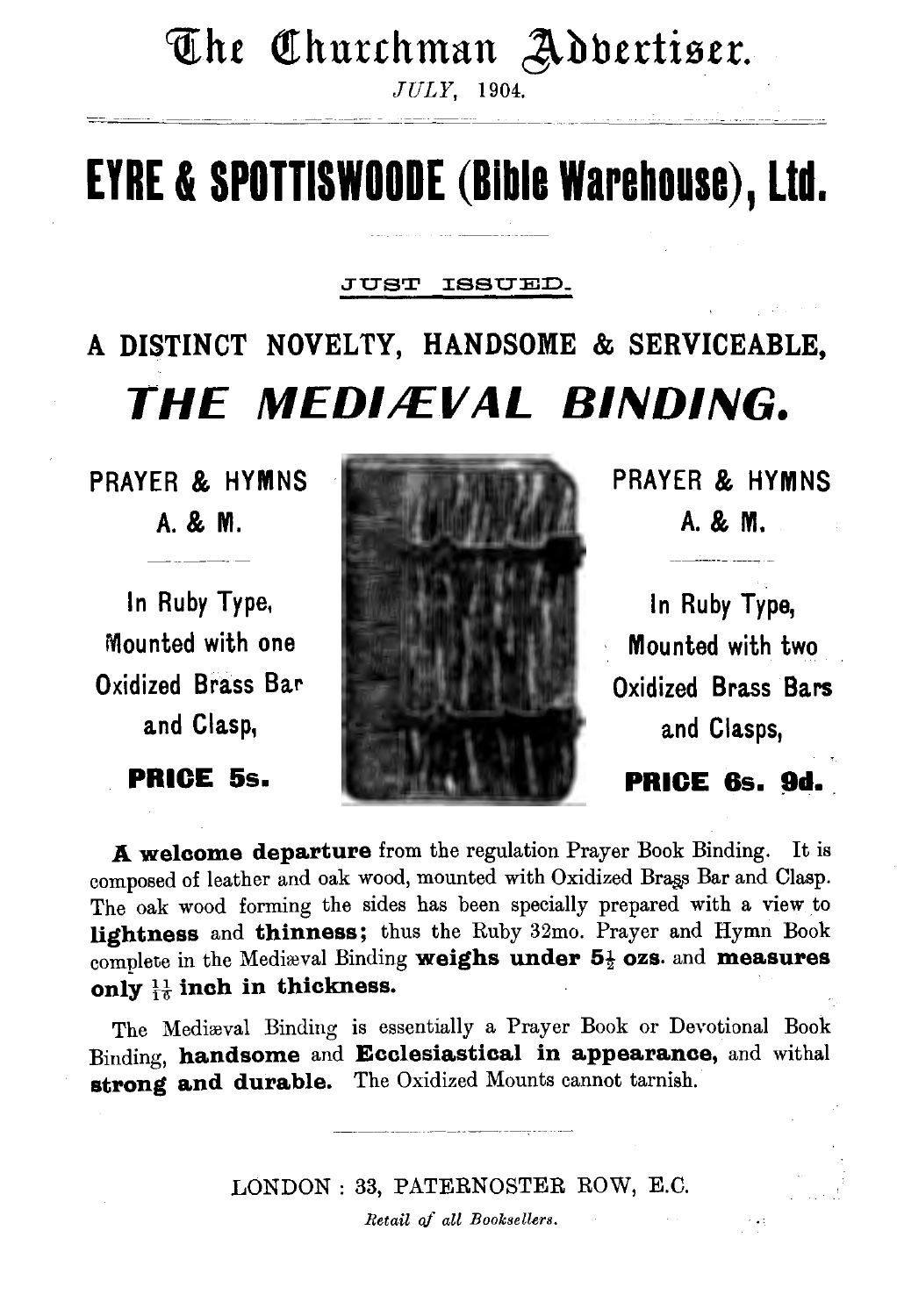# **HODDER AND STOUGHTON'S NEW LIST.**

THE TREE IN THE MIDST.<br>A Contribution to the Study of Freedom. By GREVILLE MACDONALD, M.D., A Contribution to the Study of Freedom. By Gasville MacDONALD, M.D., Author of "The Religious Sense in its Scientific Aspect." 10s. 6d. net.

#### ALCOHOL.

Its Place and Power in Legislation. By ROBINSON SOUTTAR, M.A., D.C.L., Author of "A Short History of Ancient Peoples." 38. 6d.

### "CLARION" FALLACIES.

A Reply to Mr. Robert Blatchford's Strictures upon Christianity in "The Clarion" and the book entitled "God and My Neighbour."

By FRANK BALLARD, M.A., B.D., B.8c., F.R.M.S., etc. ls. net *A Volume of the "Christian Defencf-" Series.* 

ST. PAUL'S CONCEPTIONS OF THE LAST THINGS.

lly the Rev. H. A. A. KENNEDY, M.A., D.Sc. 7s. 6d. net.

THE SELF-PORTRAITURE OF JESUS. By the Rev. J. M. E. Ross, M.A. 3s. 6d.

THE MAID OF SHULAM.

By the Rev. Huge FALCONER, M.A., B.D., Minister of Trinity Presbyterian Church, Notting Hill. 3s. 6d.

#### CHRISTIAN FAITH IN AN AGE OF SCIENCE.

By WILLIAM NORTH RICE, Ph.D., LL.D., Professor of Geology in Wesleyan University. With 15 Illustrations. 6s.

HODDER AND STOUGHTON, 27, PATERNOSTER ROW, LONDON

#### THIRD EDITION.

In square crown Svo., handsomely bound in cloth, and fully illustrated. Price 6s. net.

# **IN A MINSTER GARDEN.**

*A OA USERIE OF THE OLD TIME AND THE NEW.* 

### By the DEAN OF ELY.

;J Qtharming ,\$nue.ssion of Q§o.s.siping C!11tapter.s.

**@Bi**th manp quaint and picturesque Hllustrations of the Rooks and Corners ot Elp Cathedral and its Surroundings.

"A delightful hook; contains numerous pleasing illustrations of Ely Minster and garden, and the cover is tastefully designed."-*Church Bells*.

"It is a book to possess and dip into very often, betraying the personality of the writer, and teaching much that is well worth learning of the past, especially that past connected with the old minster."-Bookman.

"In this volume Dean Stubbs reveals himself as a verse writer of no mean ability."-Globe. "Succeeds in bringing before us the wealth of historical, legendary, literary, and scenic material connected with *Ely."-Daily Graphic.* 

" A book which has infused into it the charm and the calm restfulness of the cathedral close. The Dean gives us an olla-podrida of history, poetry, anecdote and dialogue. There ie a mingled flavour of scholarship, music, antiquarianism, and love of nature. Charmingly illustrated with features of beauty-spots of the cathedral and its surroundings."--Christian *World.* 

ELLIOT STOCK, 62, PATERNOSTER ROW, LONDON, E.C.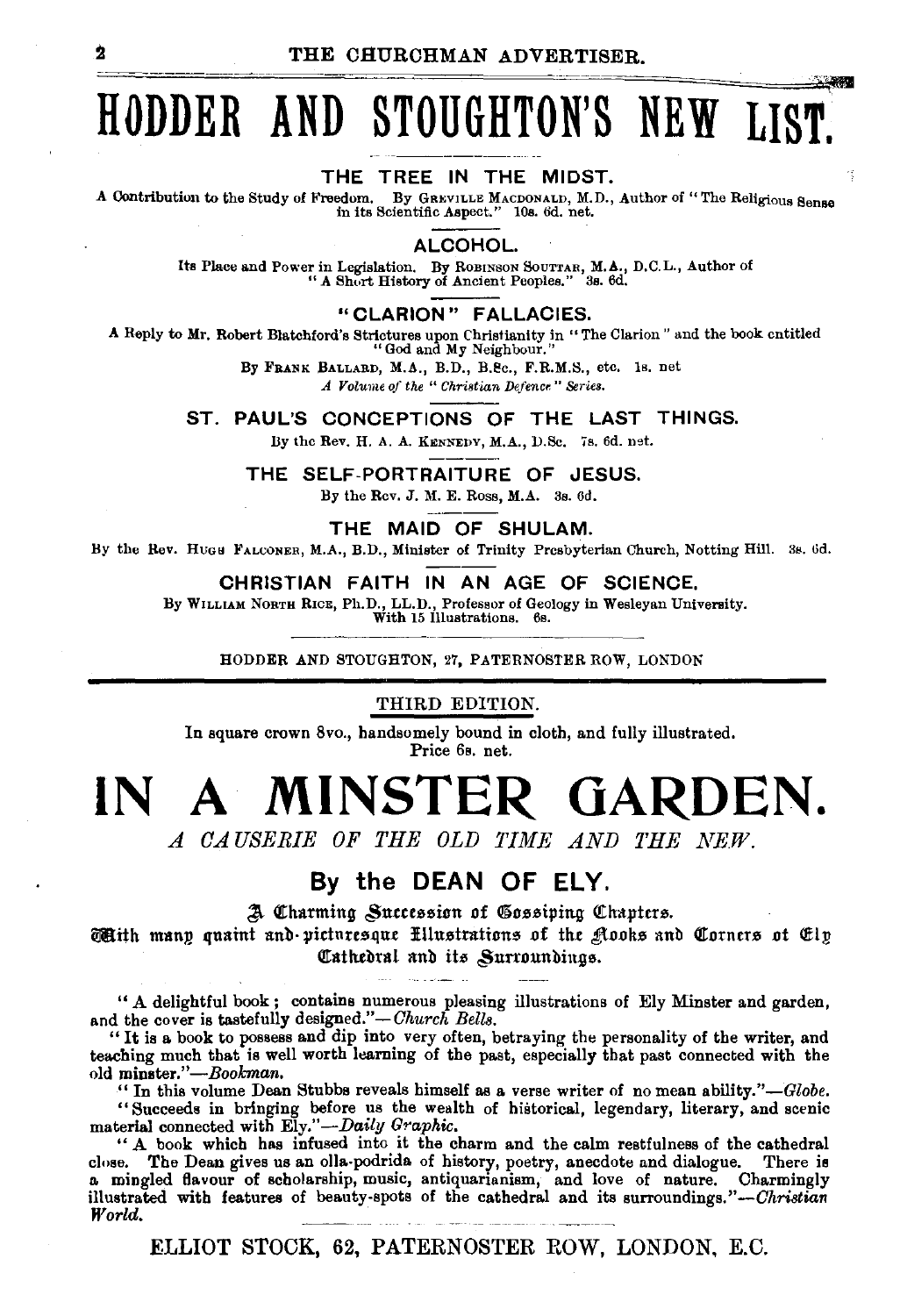# ELLIOT STOCK'S NEW PUBLICATIONS.

In crown 8vo., cloth, 2s. 6d, net.

GOD AND THE the Rev. CANON DENTON *SINNER.*  $\mathbf{B}\mathbf{v}$ THOMPSON, M.A., Rector of North Meols, Southport. Containing Twelve Chapters on some Fundamental Truths of Christianity, embracing: God-Christ-Man-Sin-Worldliness-Infidelity-Repentance-Salvation-The Christian Life-Self-Righteousness-Divine Grace. etc.

"The idea of the author is fully realized, and his volume is well calculated to fulfil a wide and useful mission."-English Churchman.

The success with which Canon Thompson has accomplished his difficult task justifies his courageous act in undertaking it."—Church Bells.

CHEAP EDITION.

In crown 8vo., tastefully printed and bound, with Two Illustrations from Photographs, price is, net.

*THE TRUE GROUND OF FAITH.* Five Sermons preached in the Cathedral Church at Bangor. By the Rev. R. S. MYLNE, M.A., B.C.L. The Titles of the Sermons are: The Word of God; The Cross of Christ; Divine Worship; The Primitive Church ; The Faith of Christ.

"All that Mr. Mylne writes is beautifully expressed."--Church Family Neuspaper.

In crown 8vo., cloth, gilt lettered, price 5s.

#### **SHORT READINGS FOR PARISH VISITORS.** By EDWARD SIMEON ELWELL, D.D., Worcester College, Oxon. (Vicar of Long Crendon).

"Or Elisentes the gratitude of many parish visitors by his kind efforts to lighten their labours and make their visits acceptable and interesting."—Church Family Neuspaper.<br>
. "There is but little doubt that this work will

In royal 16mo., paper boards, lettered, price 2s. 6d.

### **THE ESSENCE OF ECCLESIASTES.** In the metre of Omar Khayyám. By ALASTAIR BUCHANAN.

"There's naught but vanity beneath the sun."

"A beautifully written poem in the metre of Omar Khayyám."-Outlook.

In foolscap 8vo., paper cover, price 6d.; also in parchment cover, price 1s.<br>Special Terms for a quantity.

#### *THE MEASURE OF A MAN.* An Address to Boys and Young Men. By the Author of "Unpainted Pictures," etc.

"The little pamphlet is not unworthy of careful consideration."-Guide.

In large 8vo., appropriately bound, price 7s. 6d.

### A LIST OF EMIGRANT MINISTERS TO AMERICA. 1690-

1811. For the use of the Genealogist, Biographer, Topographer, and Church Historian. Compiled, with Notes, by GERALD FOTHERGILL.

In foolscap 8vo., parchment cover, price 2s. 6d.

A simple account of the THE EPIC OF THE MIDDLE AGES. "Divina Commedia." By a Lover of Dante.

NEW NOVEL.

In crown 8vo., cloth, gilt lettered, price 6s.

**THE VICAR'S MISTAKE.** By H. HARGREAVES.

ELLIOT STOCK, 62, PATERNOSTER ROW, LONDON, E.C.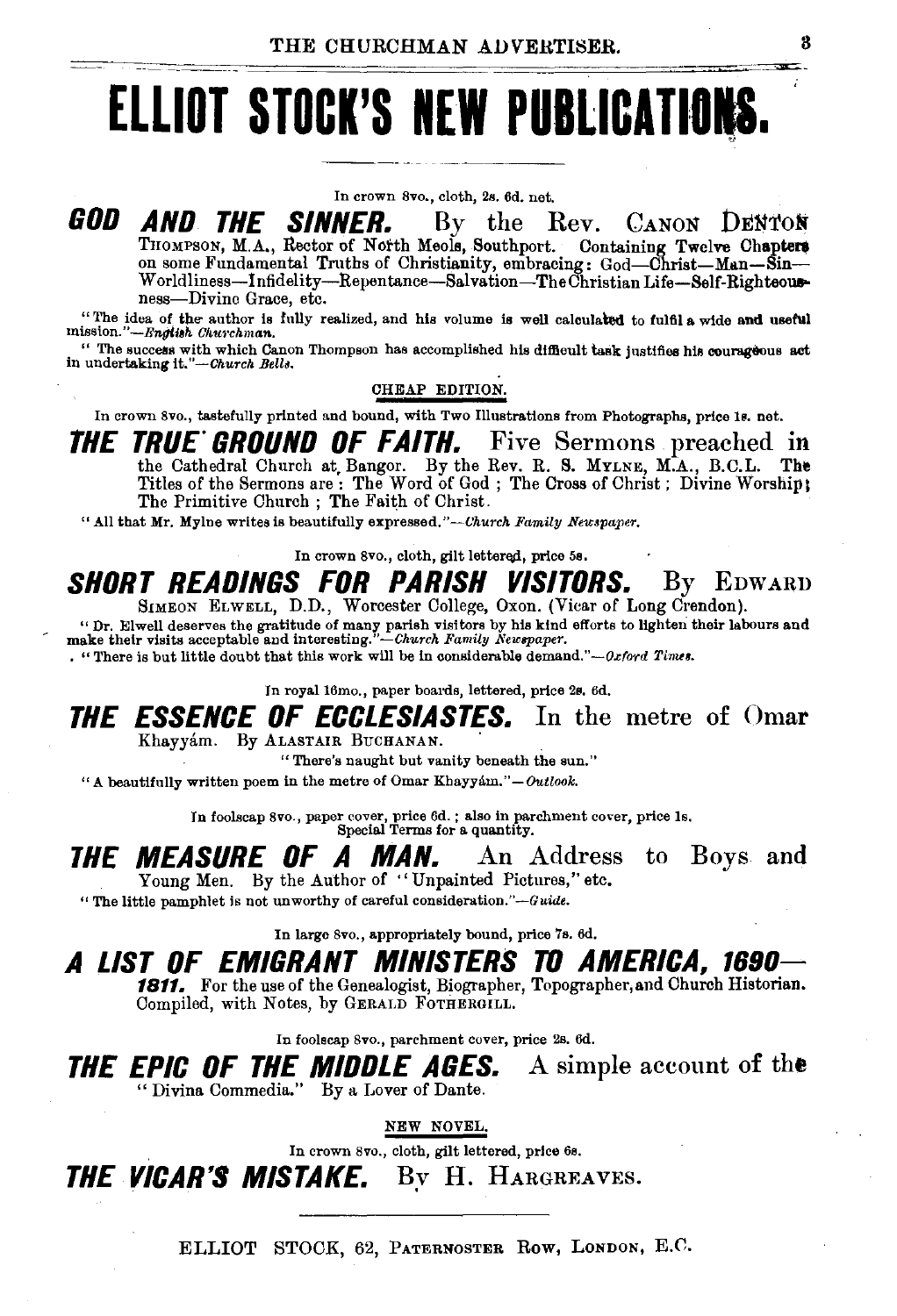

#### OPINIONS OF PRESS. **THE**

The Record says:—" The Day of Days could hardly be improved as a Sunday book for the masses. It has much to recommend it.  $\tilde{A}$  volume which contains stories, biographies, and almost innumerable portraits and pictures, ought to satisfy any reasonable critic. For our part, we heartily recommend our old friend, and wish it a wide circulation."

"It is hard to believe, on turning over the pages, that it is sold at so low a price."-Church Sunday School Magazine.

""The Day of Days as a Sunday Magazine is without a rival. Mental vigour and moral excellence combined."—Hastings and St. Leonard's News.

"Rev. C. Bullock bravely continues his effort in the service of diffusing pure literature, and all are of sterling merit, and will be heartily welcomed in homes of every  $class.$ " $-North$  London Echo.

The JULY Number is now ready, at all Booksellers'.

## PRINCIPAL CONTENTS.

Angus Gilchrist: A Tale of Talent and Worth. By EDWARD GARRETT. The Mission Charge: A Harvest Lesson. By the Rev.  $D$  J. STATHER HUNT, M.A. f a Childhood's Dream. By the late A. E. HUNTER. The Rev. D. J. Stather Hunt, M.A. By C. B. "While we may." By an Unknown Writer.

D.

MONTHLY.

In the Alps. By the Editor.

Our Domestic Pets. By the Rev. JOHN ISABELL, F.E.S.

A Summer Song. By B. GOUGH.

Men's Services. By the Rev. J. E. WATTS-DITCHFIELD.

For these Times. By a Looker-on.

Jeff Crosby; or, "All Well at Last." By the Author of "The Young Trawler," etc.

N.B.'s for our Young Folk.

LONDON: HOME WORDS OFFICE, 11, LUDGATE SQUARE, LUDGATE HILL, E.C.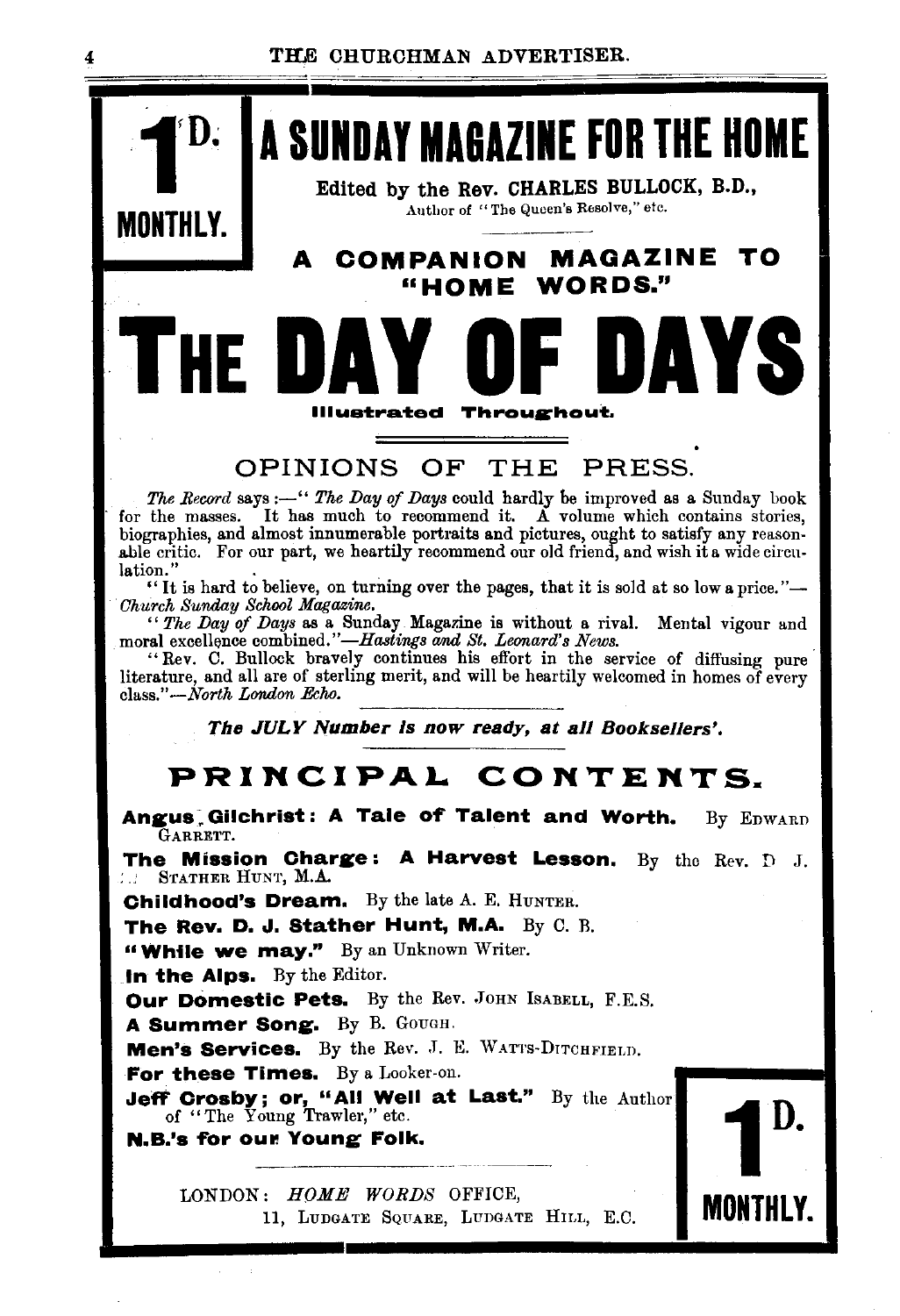# The *M*ational Protestant Church Union.

To Maintain the Principles of the Reformation as set torth in the Prayer Book and Articles of the Church of England.

President-W. D. CRUDDAS, Esq. Chairman-The Rev. Prebendary WEBB-PEPLOE, M.A. Treasurer-T. F. VICTOR BUXTON, Esq. Secretary-Sir C. ROBERT LIGHTON. Bart.

The Mational Drotestant Church Union witnesses for-

- 1. The supremacy and sufficiency of the Holy Scriptures as the Word of God.
- 2. The sole and sufficient efficacy of the sacrifice of the Lord Jesus Christ upon the Cross.
- 3. The justification of man by faith only in the Lord Jesus Christ.
- 4. The right of every believer to direct and unimpeded access to God, through Christ.
- 5. The freedom and sovereignty of the work of the Holy Spirit in sanctification.

WILL YOU HELP THIS IMPORTANT WORK?

For List of Publications, Terms of Membership, etc., apply to the Secretary, N.P.C.U. 324. REGENT STREET. LONDON. W.

### "LIBERATOR" FUND.

Datron: H.R.H. PRINCE CHRISTIAN.

£10,000 required to Relieve New and Urgent Cases.

HUNDREDS of aged and afflicted victims, so cruelly robbed of their life-savings by the great Liberator Fraud, just as they were hoping to enjoy the fruit of their industry and thrift. Many of them are members of the Church of England. Cheques and P.O.'s should be sent to the Secretary, Rev. J. STOCKWELL WATTS, 16, Farringdon Street, E.C.

## THE MISSIONS TO SEAMEN.

Patron: HIS MAJESTY THE KING.



Vice-Patrons:

H.R.H. THE PRINCE OF WALES, K.G.

THE FOUR ARCHBISHOPS. THE BISHOPS, etc.

Labours afloat and ashore, at home and<br>abroad, among seamen of all classes and nations, fishermen, bargemen, and emigrants.

men, and emergency<br>merecaused. Income in 1903, 249,701.<br>Increased Contributions and Offertories, urgently needed, should be forwarded to the Socretary, Commander W. DAWSON. R.N. 11, Buckingham St., Strand. London W.C.

### **OPERATIVE JEWISH CONVERTS' INSTITUTION**

(In connection with the Church of England.)

President : J. K. D. WISGFIELD-DIGBY, Esq., M.P.

OBJECT.-To assist young Christian Jews in dis-**CONSECTION**<br>and the property of the paralling them to help themselves. They<br>are received for three years, provided for entirely<br>and taught trades.

SUPPORT.--Orders for Printing and Book binding<br>are very helpful, but subscriptions and donations are also needed, and will be most thankfully received by also needed, she will be increased and the Principal, the Rev. H. O. ALLBROOK, Palestine House, Bodney Road, Hackney, N.E.; or by the Hon. Treasurer, A. R. Pirz, Esq., Effingham House, Ramsgate.

Bankers-Messrs. BARCLAY & COMPANY, Ltd., 54. Lombard Street, E.C.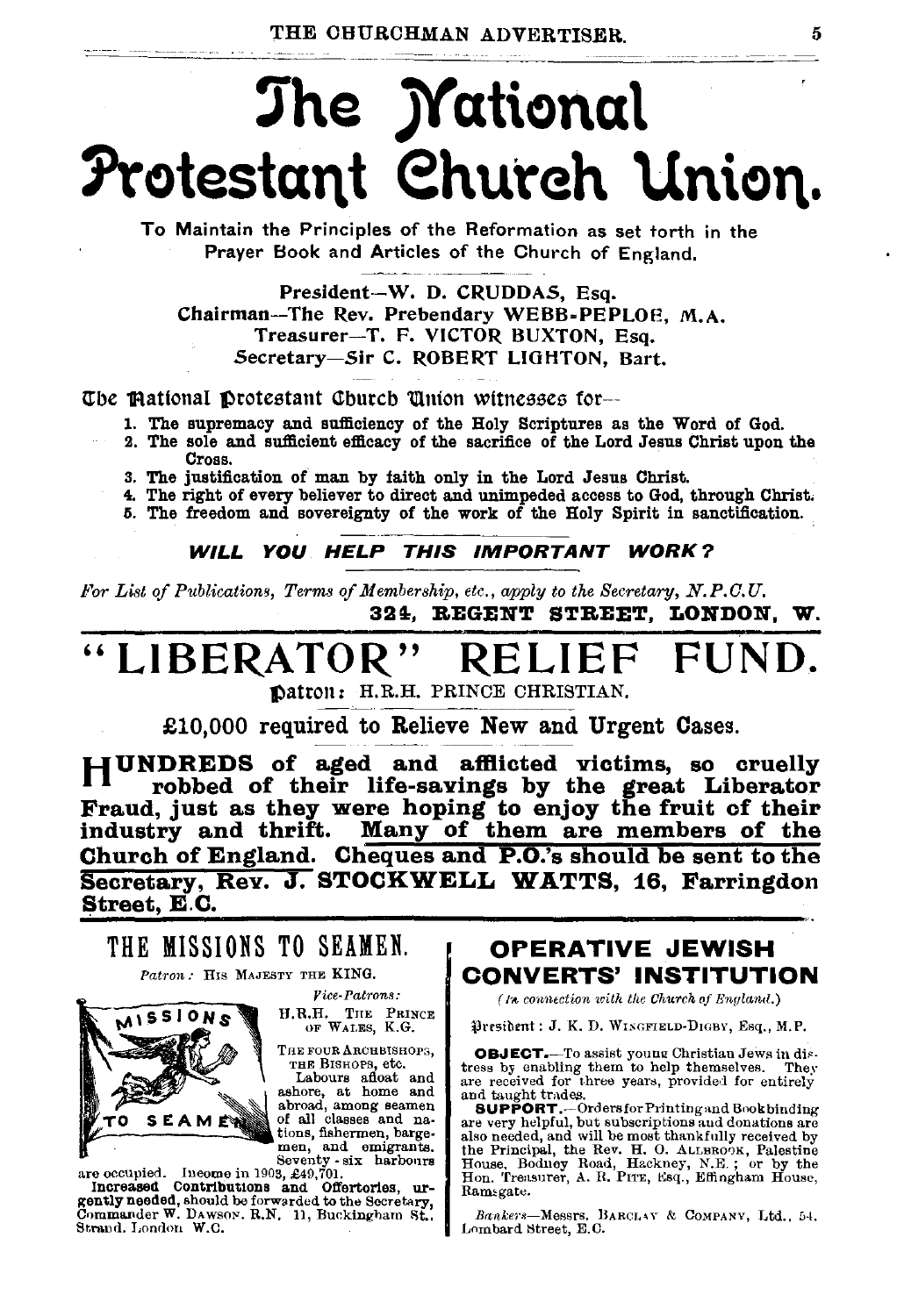# **Church of England Zenana Missionary Society.**

**PATRONESS** H.R.H. THE DUCHESS OF CONNAUGHT.

**CHAIRMA** SIR W. MACKWORTH YOUNG. K.C.S.I.

OBJECT:-To make known the Gospel of Christ to the Women of India and other Heathen and Mohammedan Countries.

The Society has at present 65 Stations, and employs 213 Missionaries in Home Connection. and over 800 Bible-Women and Teachers.

It has 14 fully equipped Hospitals and numerous<br>Dispensaries, where nearly 300,000 cases were treated last year.

The Magazine of the Society, "INDIA'S WOMEN AND CHINA'S DAUGHTERS," published monthly (price 1d.).

#### **Donations and Subscriptions are Much Needed.**

HOS. TREASURER-Col. ROBT. WILLIAMS, M.P. CLERICAL SECRETARY-Rev. G. TONGE, M.A.<br>CENTRAL ASSOCIATION SECRETARY-Miss MULVANY. LAY SECRETARY-Mr. J. B. BRADDON.

OFFICE-27, Chancery Lane, LONDON, W.C.



ELLIOT STOCK, 62, PATERNOSTER ROW, LONDON, E.C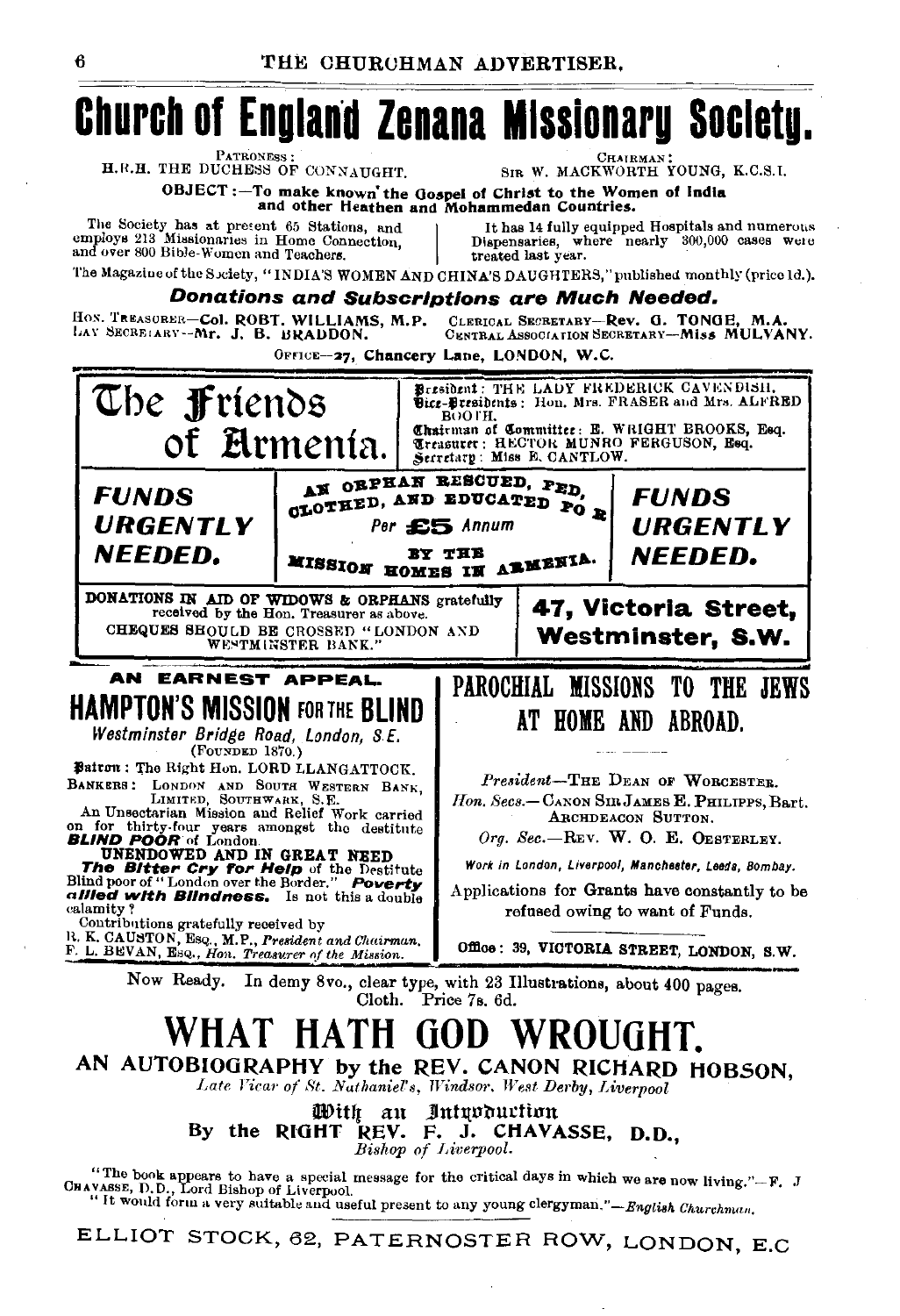## SUMMER HOLIDAYS.-COOK'S SELECT CONDUCTED TOURS.

Grimsel Passes, Chamounix, etc., fortnightly from June 30th.

- Paris, Switzerland, and the Rhine,<br>forhightly from July 2nd.<br>Belgium, The Rhine. Black Forest, and<br>Switzerland. June 27th, July 4th, 11th, etc.<br>Norway, Sweden, Denmark, etc.—Spe-<br>cial Tours occupying 13, 17, and 20 days, l
- 

Paris, Versailles, and Fontainbleau. North Cape and Spitzbergen Cruises.<br>Special limited party, leaving every Wednesday. July 6th and 13th.<br>Paris and Switzerland, including Furkaand Norwegian Fjords Cruises, July 2nd, 16th

- July 6th and 1sth.<br>
Norwegian Fjords Cruises, July 2nd, 16th,<br>
30th, etc.<br>
Cermany and Austria, leaving July 4th,<br>
25th, etc.<br>
Through the Dolomites, leaving July 8th,<br>
August 5th, 26th, etc.<br>
Swiss Alpine Tours, leaving J
- 
- 
- Salzkammergut (Austrian Alps), leaving July 5th, August 9th, 30th, *etc.*<br>The Thuringian Alps, leaving July 1st, 15th, 29th, etc.
- 

Illustrated Programmes free. Particulars of Conducted Parties for shorter periods, also of Popular Tours including Travel and Hotel, and of tickets for independent Travel, gratis on application.

#### THOS. COOK & SON, Ludgate Circus, LONDON; and Branch Offices.

#### SERMONS BY ARCHDEACON WILBERFORCE.

In crown Svo., cloth, gilt lettered, price 5s.

**FEELING AFTER HIM.** Sermons Preached for the most part in Westminster Abbey. Second Series. By BASIL WH.BERFORCE, D.D., Archdeacon of part in Westminster Abovy. Second School of Streacher before the University of Oxford.<br>Westminster, Chaplain to the Speaker, Select Preacher before the University of Oxford.

"What a feast for reflective minds the whole volume provides!"—Christian Commonwealth.<br>"The sermons are eloquent and inspiring, and made interesting and instructive by apt illustrations from The sermons are eloquent and inspiring, and made interesting and instructive by apt illustrations from "hife and literations".<br>hife and literature."—Scotsman.<br>"Brilliant and sometimes daring thoughts expressed in eloquent

" Exceptionally able, thoughtful, vigorous, and inspiring."—Weekly Leader.<br>"The Archdeacon's Sermons are characterized by light and freshness, and an earnestness of devotion to the good of his fellow men."—Family Churchma

#### FOURTH EDITION.

In crown Svo., handsomely printed and bound in cloth, gilt lettered, price 5s.

### SERMONS PREACHED IN WESTMINSTER ABBEY. By

BASIL WILBERFORCE, D.D.

"Thoughtful and carefully reasoned sermons on some of the most important phases of theological belief.<br>eserving of careful study."-Church Family Newspaper. Described of careful study."-Church Family Newspaper.<br>"They are vigorous, and frequent poetical quotations impart a flavour of literary effect.'- Times.

SERMONS BY THE DEAN OF ELY.

CHEAP EDITION. In crown Svo., cloth, with a Portrait of the Dean, price Ss.

**PRO PATRIA.** Sermons on Special Occasions in England and America. By CHARLES WILLIAM STUBBS, D.D., Dean of Ely.

''An interesting volume. The sermons are robust and liberal in tone, and deal with questi< ns of living *interest."-Glasgow Herald.* 

"The volume altogether is fresh and stimulating reading, and may be recommended to both those who do and who do not accept Dr. Stubbs' advanced social *teachings."-Sheffield Independent.* 

ELLIOT STOCK, 62, PATERNOSTER ROW, LONDON E.C.

### **ST. MICHAEL'S COLLEGE,**  Near TENBURY, WORCESTERSHIRE.

BOYS thoroughly prepared for Public Schools. Most healthy situation; large playing fields and Fives Courts; separate cubicles. Head master, REV. W. A. RENWICK, M.A., late Scholar of Hertford College, Oxford.

APPLY: REV. THE WARDEN.